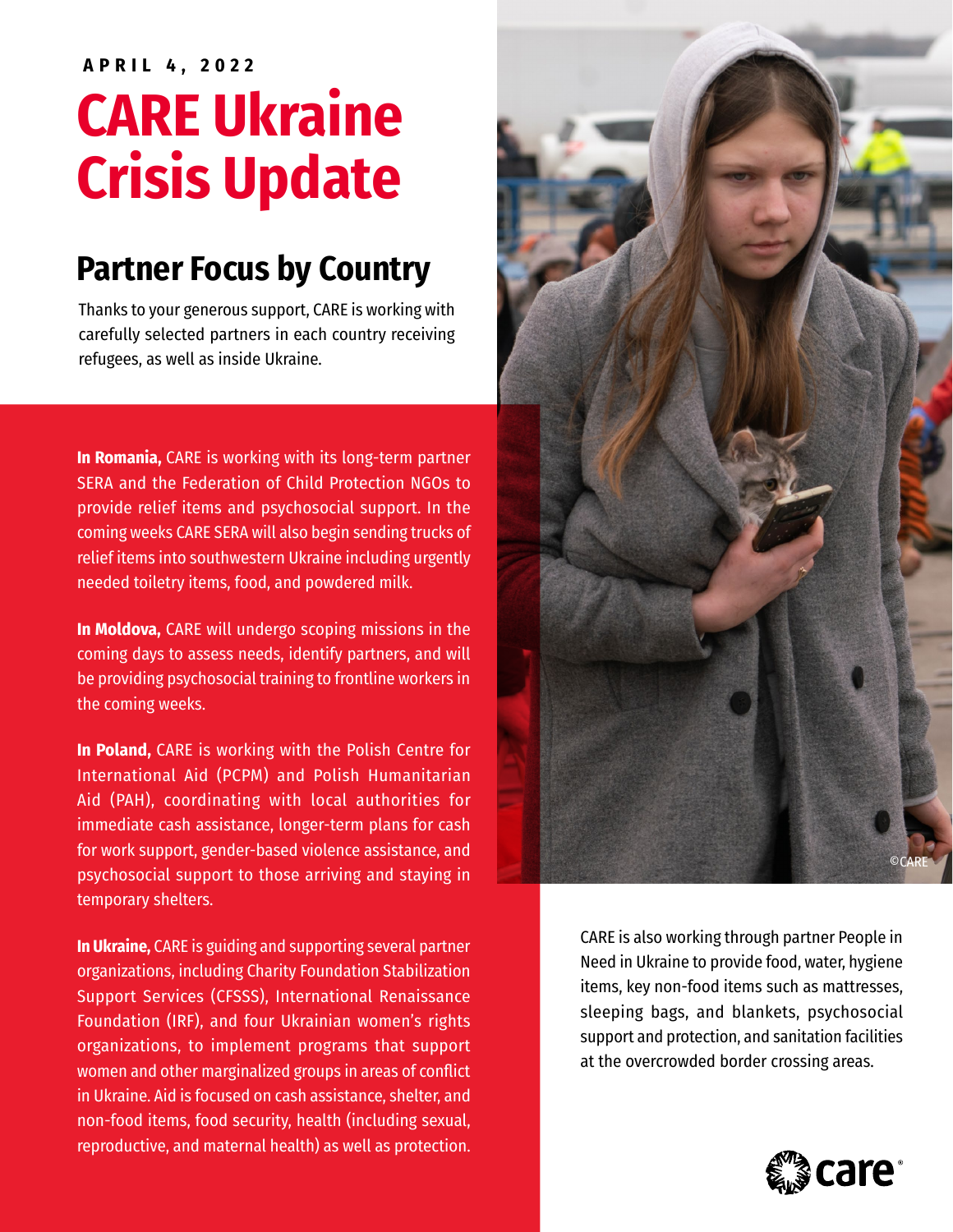

# **1 month of war**

# 5 ways women and girls are affected by the Ukraine conflict

As with all conflicts, the crisis in Ukraine is disproportionately affecting women and girls, both within the country and those fleeing across borders. Just one month since war broke out, CARE has identified five key areas where more support and attention are urgently needed.

#### **1. Exploitation, abuse, and trafficking**

"Currently the incidents of trafficking we are aware of are anecdotal, which is concerning," said CARE's humanitarian advocacy coordinator Delphine Pinault. "The lack of information and processes to register and track people arriving in neighboring countries from Ukraine is extremely worrying."

#### **2. Risk of infant and mother mortality**

An estimated 80,000 women in Ukraine are expected to give birth in the next three months, and many of them now find themselves without access to adequate maternal healthcare. Of these women, 12,000 are anticipated to require life-saving emergency obstetric and newborn care.

#### **3. Psychological trauma**

Around 500,000 Ukrainian refugees arriving in Poland are thought to be suffering from trauma but actual numbers are likely to be much higher. Families have been ripped apart, ordinary citizens have had to take up arms, and millions of children are at risk of missing out on education as the conflict continues and schools are forced to close.

#### **4. Heightened risks of domestic violence**

of Mariupol's residential buildings have been affected by **90%** of Mariupot's residential buildings have been affected.<sup>7</sup><br>active fighting, with some 40% completely destroyed.<sup>7</sup>

"Conflict and traumatic situations often result in increased tensions within families, that can unfortunately manifest in violence, aggression or abuse," Pinault said. "In such situations, we tend to forget that men and boys, particularly those who were forced to pick up a gun or who have witnessed atrocities, are also traumatized."

> 'UN High Commissioner for Refugees (UNHCR), April 3, 2022; <sup>2</sup>International Organization for Migration, March 16; <sup>3</sup>UNHCR, March 29; 'UN Office for the Coordination of Humanitarian Affairs (UNOCHA), March 31; 'Multiple sources, April 1; 'World Health Organization (WHO), March 30; 7 Ukraine Ministry for Education and Science, March 30

#### **5. Hunger**

Food is scarce across conflict-affected areas in Ukraine. Globally, price spikes and food shortages triggered by the Ukraine crisis are having serious effects on women and girls, from Egypt to Yemen to Kenya and the Democratic Republic of the Congo. "Over 90 percent of wheat supplies in Somalia come from Russia and Ukraine. With the supply chain interrupted, we are concerned about what will happen when current supplies run out," said Iman Abdullahi, CARE Somalia Country Director.

# BY THE NUMBERS



**"I hope that… this war will stop soon and these peace talks will be fruitful. I am so afraid to lose my family members; I can't even bear to think about it. I want to say thank you so much for the donations."** 

– Anna, Ukrainian refugee in Issacea, Romania

## **Neighboring countries receiving refugee influx:<sup>1</sup>**

- **1. Poland:** 2.45M (Up 12.90% from last week)
- **2. Romania:** 643K (Up 14.00%)
- **3. Moldova:** 394K (Up 5.35%)
- **4. Hungary:** 390K (Up 17.82%)
- **5. Russian Federation:** 351K3 (Up 29.52%)
- **6. Slovakia:** 301K (Up 15.77%)
- **7. Belarus:** 15K (Up 150%)

refugees fleeing Ukraine since Feb. 24<sup>1</sup> (Up 14.70% from last week)



# **4,215,047**

# **6.5 million**

internally displaced<sup>2</sup>

civilians injured4 (Up 23.52% from last week)

# **2,038**

education facilities damaged or destroyed<sup>5</sup> (Up 56.75% from last week)

## **859**

**SOURCES**

healthcare facilities damaged or destroyed<sup>6</sup> (Up 28.13% from last week)

## **82**